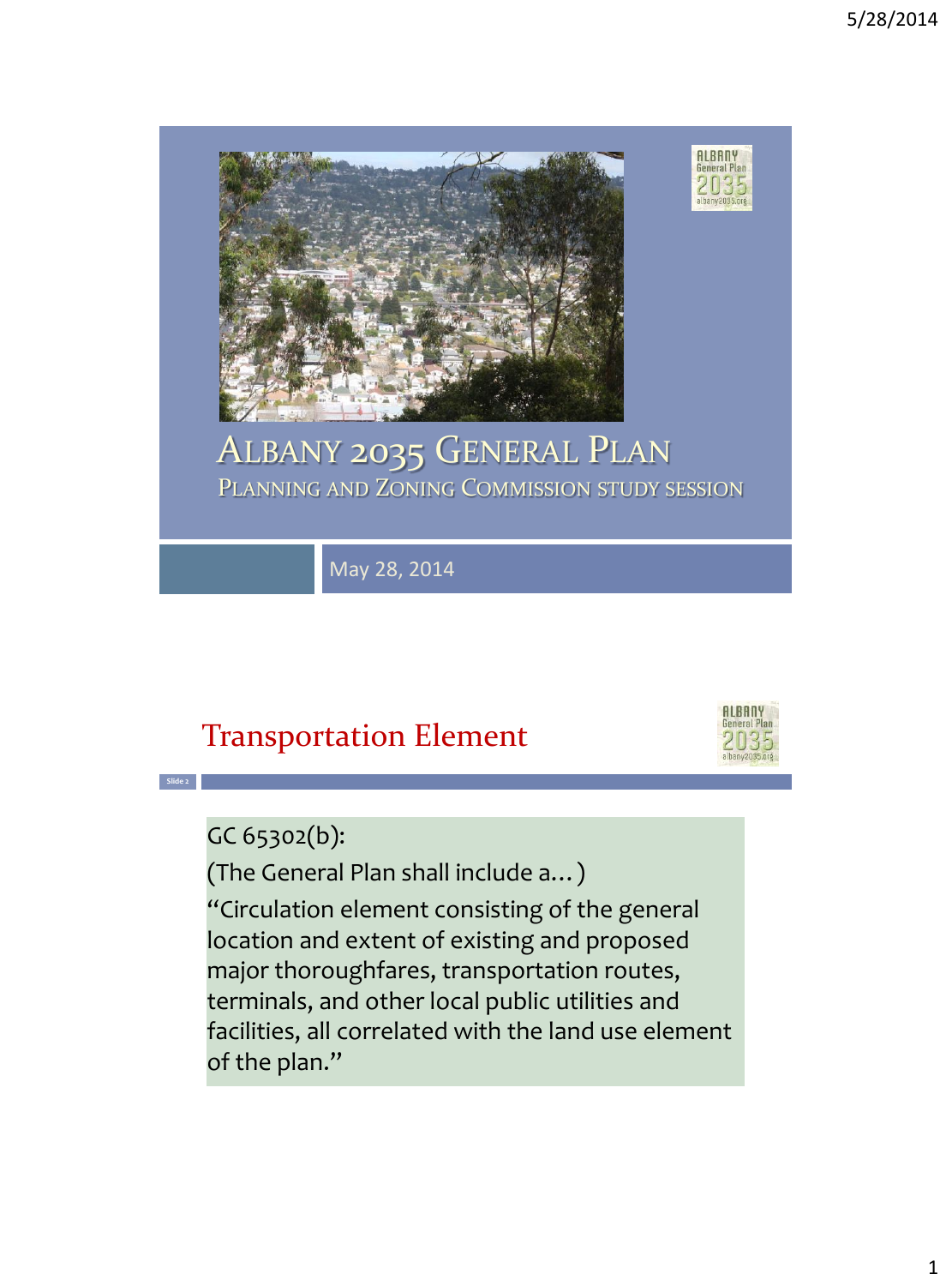### Transportation Element Topics



- $\Box$  Current and projected traffic conditions
- All modes of travel
	- Bicycles, pedestrians, autos, trucks, public transit
- $\Box$  Relationship between transportation and land use
- □ Strategies to reduce VMT and congestion
- $\Box$  Transportation issues such as parking, safety, traffic calming

#### Transportation Policy Audit



**Slide 4**

**Slide 3**

- □ 1992 General Plan
- □ 2000 Traffic Management Plan
- □ 2012 Active Transportation Plan
- □ 2010 Climate Action Plan
- □ 2013 Complete Streets Policy
- San Pablo-Buchanan Complete Streets Plan
- Municipal Code
- □ County/Regional plans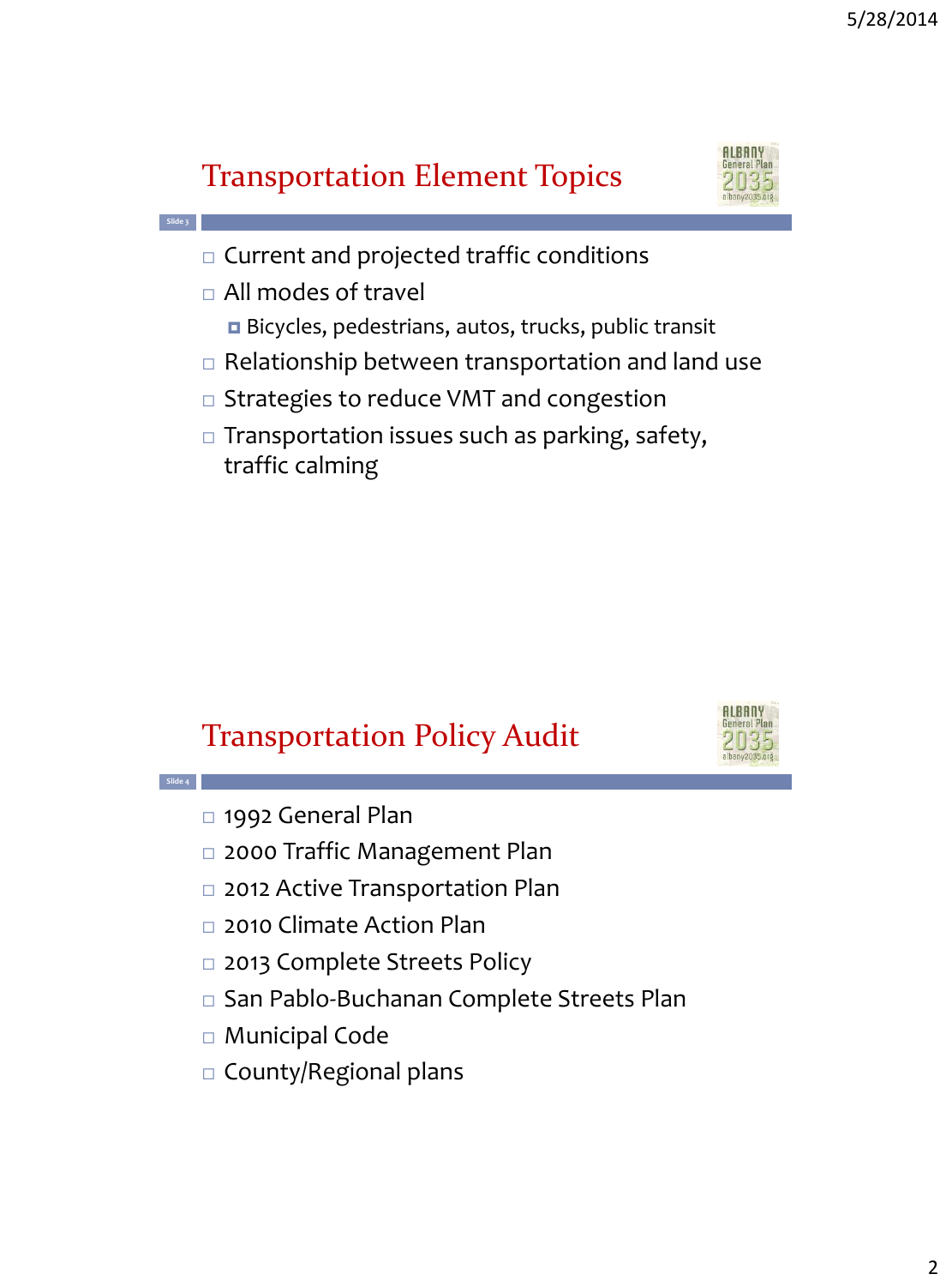# Policy Audit



|                      |                | Albany General Plan Policy Audit                                                                                                                                                                                                                                                                                                                             |                     |                                                                                                                                                                                                                                                    |                    |
|----------------------|----------------|--------------------------------------------------------------------------------------------------------------------------------------------------------------------------------------------------------------------------------------------------------------------------------------------------------------------------------------------------------------|---------------------|----------------------------------------------------------------------------------------------------------------------------------------------------------------------------------------------------------------------------------------------------|--------------------|
|                      |                | <b>TRANSPORTATION</b>                                                                                                                                                                                                                                                                                                                                        |                     |                                                                                                                                                                                                                                                    |                    |
|                      | $Doc$ Ref #    | <b>Existing statement</b>                                                                                                                                                                                                                                                                                                                                    | Topic               | Evaluation                                                                                                                                                                                                                                         | <b>Adjustments</b> |
| 92GP-<br>Circ        | Goal<br>Circ-1 | Preserve the character of residential areas near and on arterial streets                                                                                                                                                                                                                                                                                     | neighbor.<br>moacts | merge into a policy about residential arterials                                                                                                                                                                                                    |                    |
| 92/50-<br>dre.       |                | Pol Circ 1.1 Evaluate the traffic and circulation along Kains and Adams Streets. Take neighbor.<br>advantage of an east-west street or San Pablo Avenue for primary<br>access. Discourage the use of Kains and Adams for primary access to<br>non-netidential uses.                                                                                          | moacts              | The first sentence is a program, rather than a<br>policy. The second sentence should be rewritten<br>to better express the objective. The last sentence<br>is still relevant, but is included as Policy 2.7 in the<br>Land Use Element, X-ref here |                    |
| 92GP-<br><b>Circ</b> |                | Pol Circ 1.2 Delete the designation of minor arterial for Cornell Avenue                                                                                                                                                                                                                                                                                     | neighbor.<br>moacts | Superseded by more current transportation<br>plans. Check road hierarchy maps to make sure<br>this is correct.                                                                                                                                     |                    |
| 92GP-<br>cire.       |                | Pol Circ 1.3 Support staging and careful scheduling of I-80 corridor improvements to<br>reduce traffic diversion on to City streets.                                                                                                                                                                                                                         | neighbor.<br>moacts | Should update and apply more broadly to all<br>freeway work, not just the now-completed<br>improvements to 80/580.                                                                                                                                 |                    |
| 92GP-<br>Circ.       |                | Pol Circ 1.4 Concentrate east-west through-traffic along Marin and Solano Avenues<br>and discourage such traffic from Washington and Portland                                                                                                                                                                                                                | neighbor.<br>moacts | still valid. Perhaps broaden to discourage<br>through traffic on other east-west streets?                                                                                                                                                          |                    |
| 92GP-<br>Circ.       |                | Pol Circ 1.5 Concentrate north-south through traffic along Masonic, Key Route and<br>Santa Fe (all east of San Pablo Ave)                                                                                                                                                                                                                                    | neighbor.<br>moscts | Why not just concentrate north-south traffic on<br>San Pablo? What about Pierce/ Cleveland?                                                                                                                                                        |                    |
| 92/3P-<br>cine.      |                | Pol Circ 1.6 Redesignate the following streets: (a) Jackson between Solano and the<br>northerly terminus: downgrade from "minor arterial" to "collector"; (b)<br>Washington between Cleveland and Jackson: downgrade from "minor"<br>arterial" to "local": (c) Solano between San Pablo and east city limit:<br>upgrade from "collector" to "major arterial" | neighbor.<br>moacts | This is a program, not a policty. Replace with<br>more current hierarchy as expressed in Active TP<br>and Traffic Management Plan. Show current<br>classification system on General Plan Map.                                                      |                    |
| 92GP-<br>cire.       |                | Pol Circ 1.7 Review and consider the use of roadway features such as speed bumps.<br>traffic diverters, and other methods to limit through traffic and high<br>speeds on residential streets. This tool should be considered on a<br>citywide basis and potential impacts to adiacent streets due to changing<br>travel patterns should be fully addressed.  | neighbor.<br>moacts | Carry forward and potentially expand, based on<br>more recent transportation policy plans                                                                                                                                                          |                    |
| 92GP-<br>dre.        | Goal<br>Circ-2 | Protect residential neighborhoods from excessive parking demands.                                                                                                                                                                                                                                                                                            | parking             | Need to rewrite this goal to present a more<br>balanced perspective and acknowledge<br>competing goals (sustainability, affordability, etc.)                                                                                                       |                    |

#### Existing v Proposed Transportation Goals



#### **Slide 6**

#### EXISTING GOALS (1992)

- 1. Residential Character
- 2. Neighborhood Parking
- 3. Solano and San Pablo Parking
- 4. Transit
- 5. I-80 Interchange
- 6. Bike Routes

#### PROPOSED GOALS (2014)

- 1. Complete Streets
- 2. Sustainable Transportation
- 3. Transportation Choice
- 4. Safety
- 5. Transportation Impacts
- 6. Vehicle Flow
- 7. Parking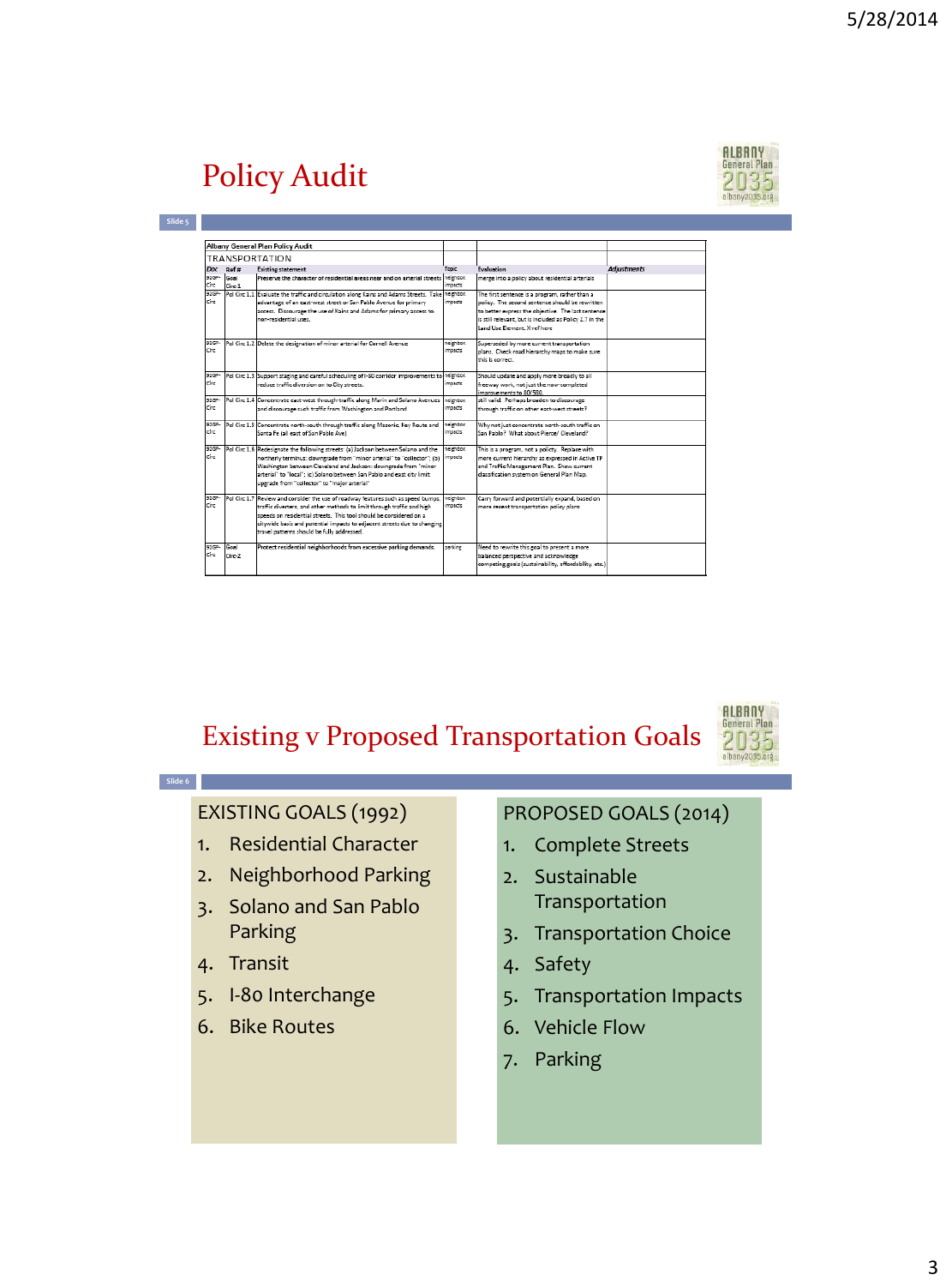### 1 Complete Streets



Create and maintain a street network that accommodates all modes of travel, meets the mobility needs of all travelers, and enhances Albany's sense of place.

- $\Box$  Balancing all modes
- $\Box$  Sensitivity to context
- Operating procedures
- $\Box$  Design standards
- $\Box$  Connecting the City
- Accessibility for all

#### 2 Sustainability



**Slide 8**

**Slide 7**

Reduce the consumption of non-renewable resources and the emission of greenhouse gases related to transportation.

- □ Transit Oriented Development
- □ Mixing of uses and jobs-housing balance
- $\Box$  Low emission vehicles
- □ Sharing: Rides, Cars, Bikes
- $\square$  Spreading/reducing the peak hour
- Evaluating GHG emissions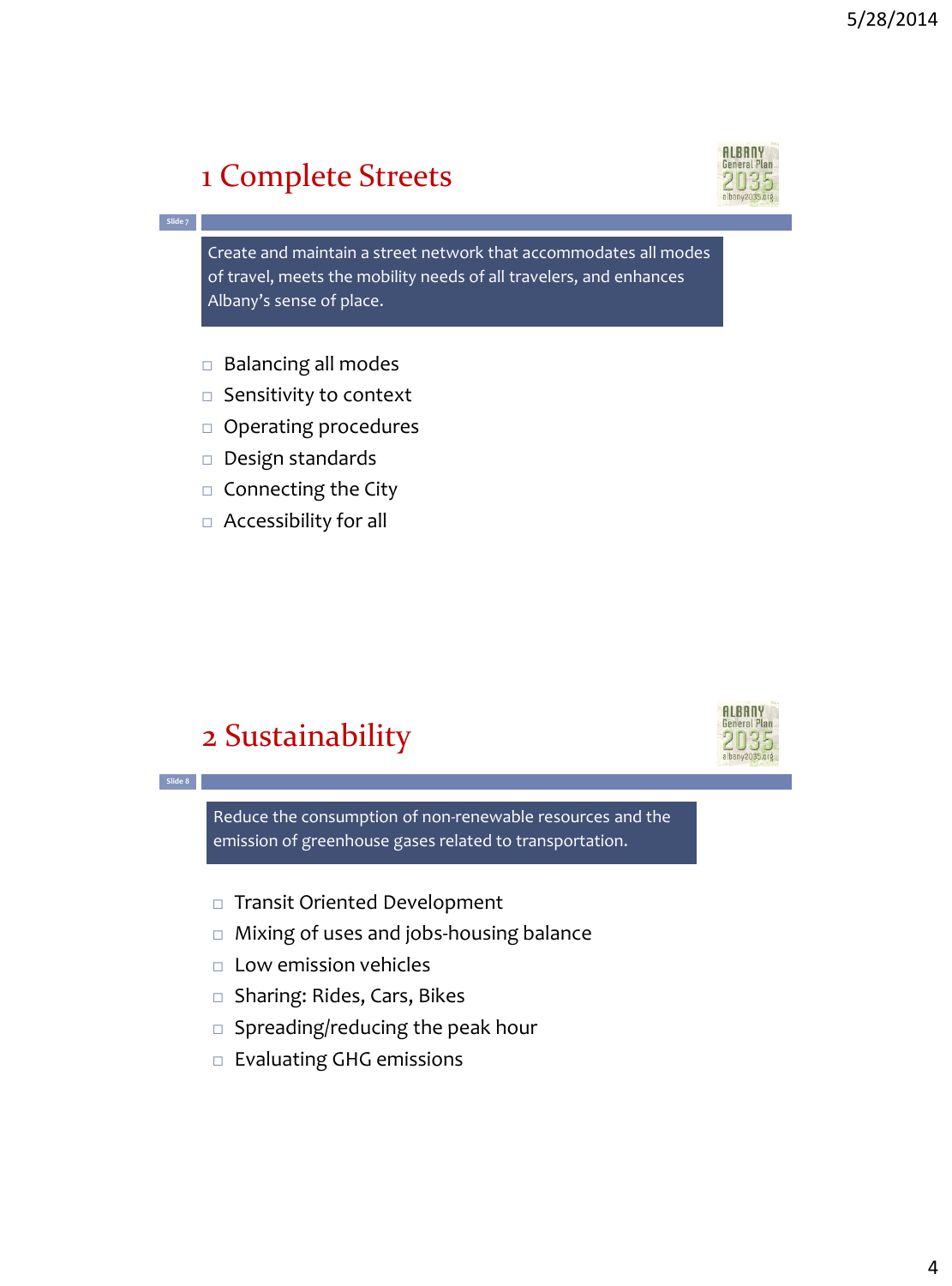### 3 Transportation Choice



Provide the opportunity to safely and conveniently travel through Albany using a variety of travel modes, including walking, bicycling, and public transportation.

- $\Box$  Bikeway improvements
- $\Box$  Bike and sidewalk maintenance
- $\Box$  Bike parking

**Slide 9**

**Slide 10**

- $\Box$  Bike programming and education
- $\Box$  Sidewalks and paths
- Access to open space
- $\Box$  Transit service
- $\Box$  Transit stops
- $\Box$  Transit needs
- Paratransit
- $\Box$  Coordination across city lines

### 4 Transportation Safety



Improve the safety of all modes of travel, taking particular care to reduce the rate of injury accidents for bicycles and pedestrians.

- Accident data and project prioritization
- □ Enforcement
- $\Box$  Preventive maintenance
- $\Box$  Crosswalk safety
- $\Box$  Community education on safety
- $\Box$  School safety
- $\Box$  Lighting and security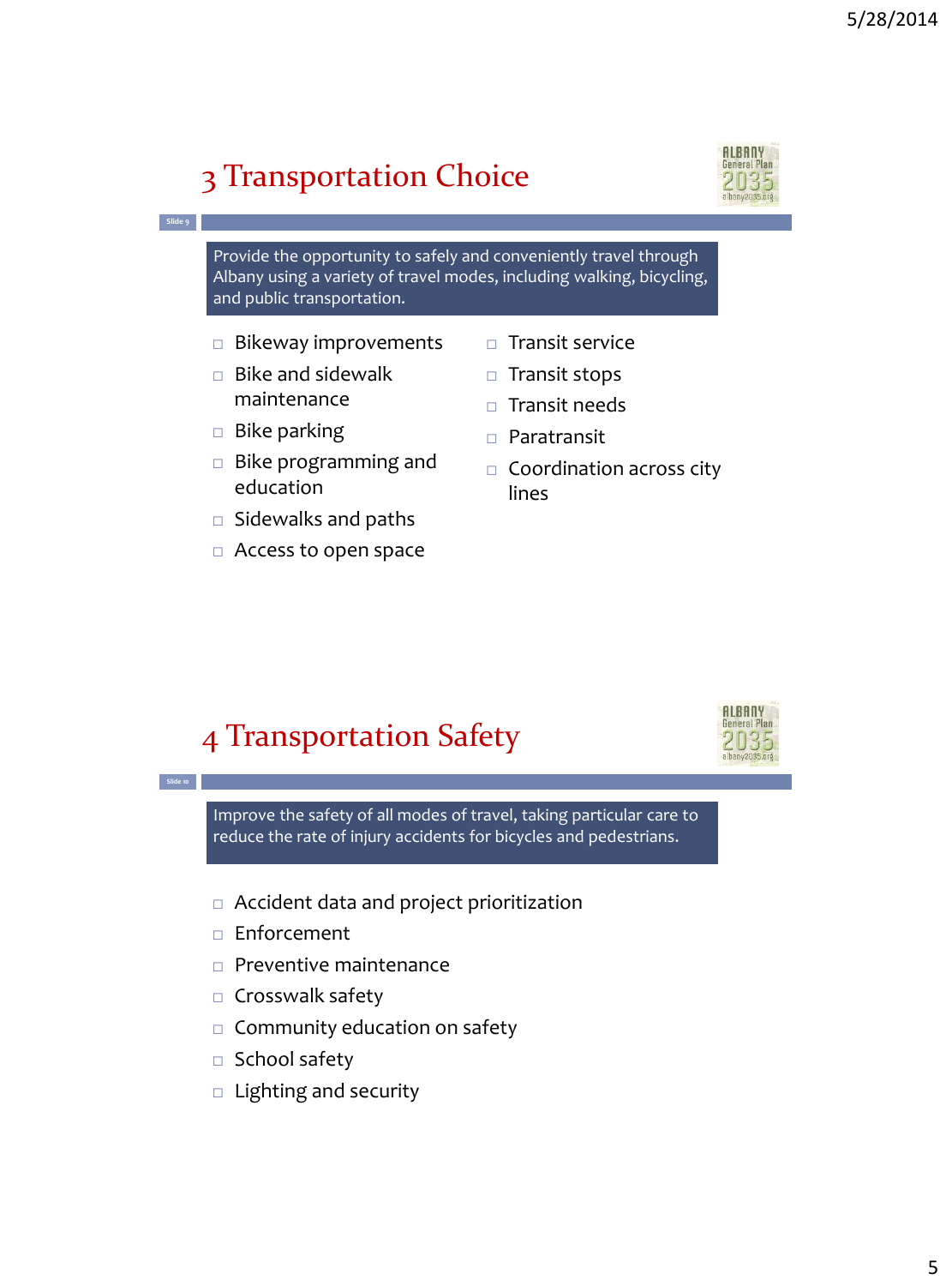# 5 Managing Transportation Impacts



Minimize the adverse effects of vehicle traffic on Albany's neighborhoods.

□ Traffic calming

**Slide 11**

**Slide 12**

- $\Box$  Cut-through traffic
	- Regional scale
	- D Local scale
- Residential arterials
- □ Kains-Adams access
- $\Box$  Streetscape improvement
- $\Box$  Trucks

#### 6 Vehicle Flow



Provide for the safe and efficient flow of vehicle traffic.

- Road hierarchy
- Monitoring performance
- □ Interstate 80 and 580
- Development-related improvements
- Pavement maintenance
- $\square$  Signal timing and configuration
- $\Box$  Level of service
- $\Box$  Coordination with other cities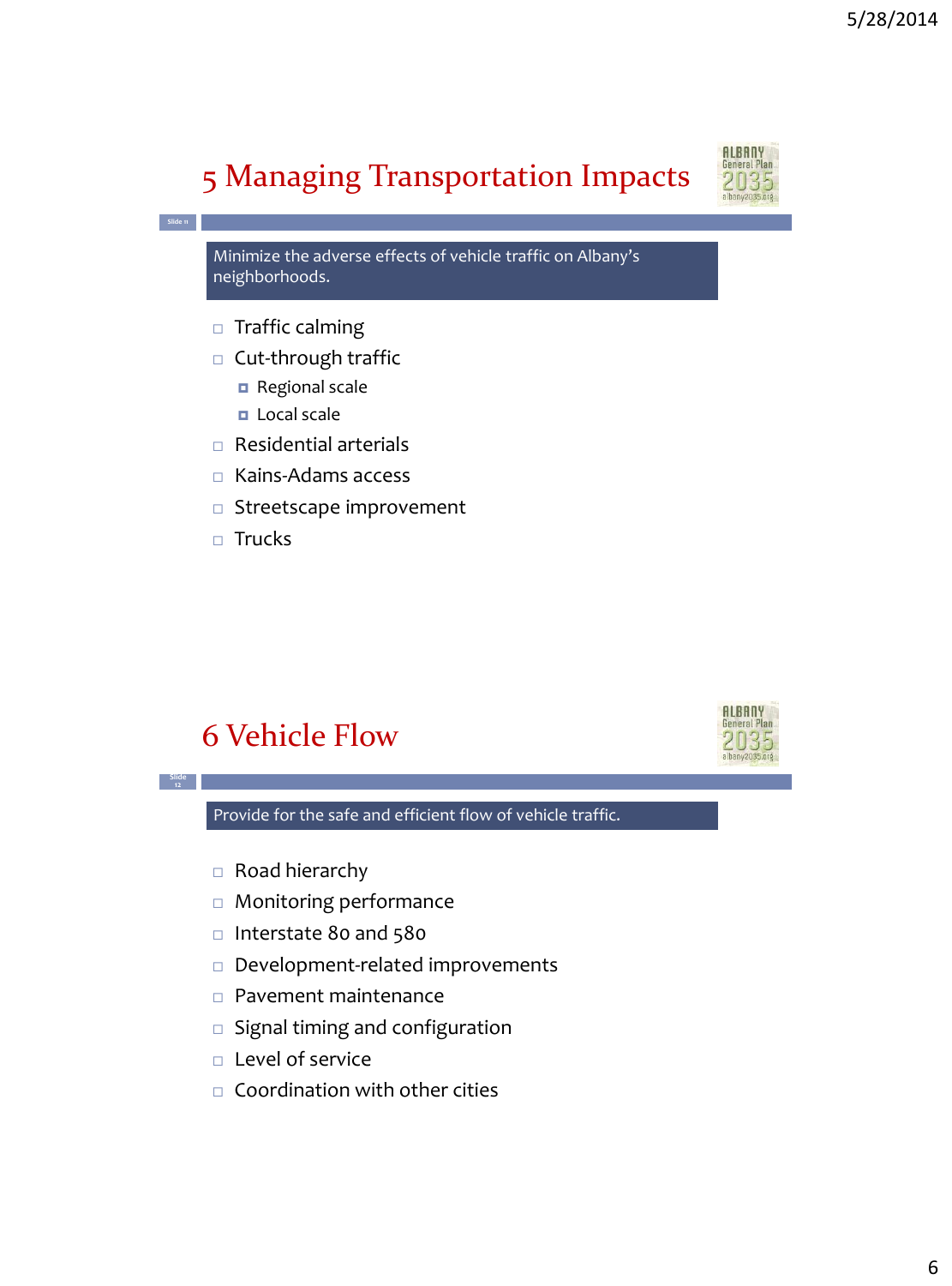# 7 Parking

**Slide 13**

**Slide 14**



Balance the need for vehicle parking with the goal of reducing auto dependence and achieving more sustainable development.

- $\Box$  Strategies to balance supply and demand
- □ Parking standards (residential and commercial)
- $\Box$  Shared parking
- $\Box$  Innovations (lifts, car-share, etc.)
- Design of surface parking
- $\Box$  Unbundling
- □ Municipal parking

#### Other Components



- □ 2014 traffic counts completed
- □ 2035 traffic forecasts to be prepared based on:
	- **Local land uses and forecasts**
	- Regional projections
- Analysis of potential hot spots and needed improvements
- □ Maps of road hierarchy, ped and bike network